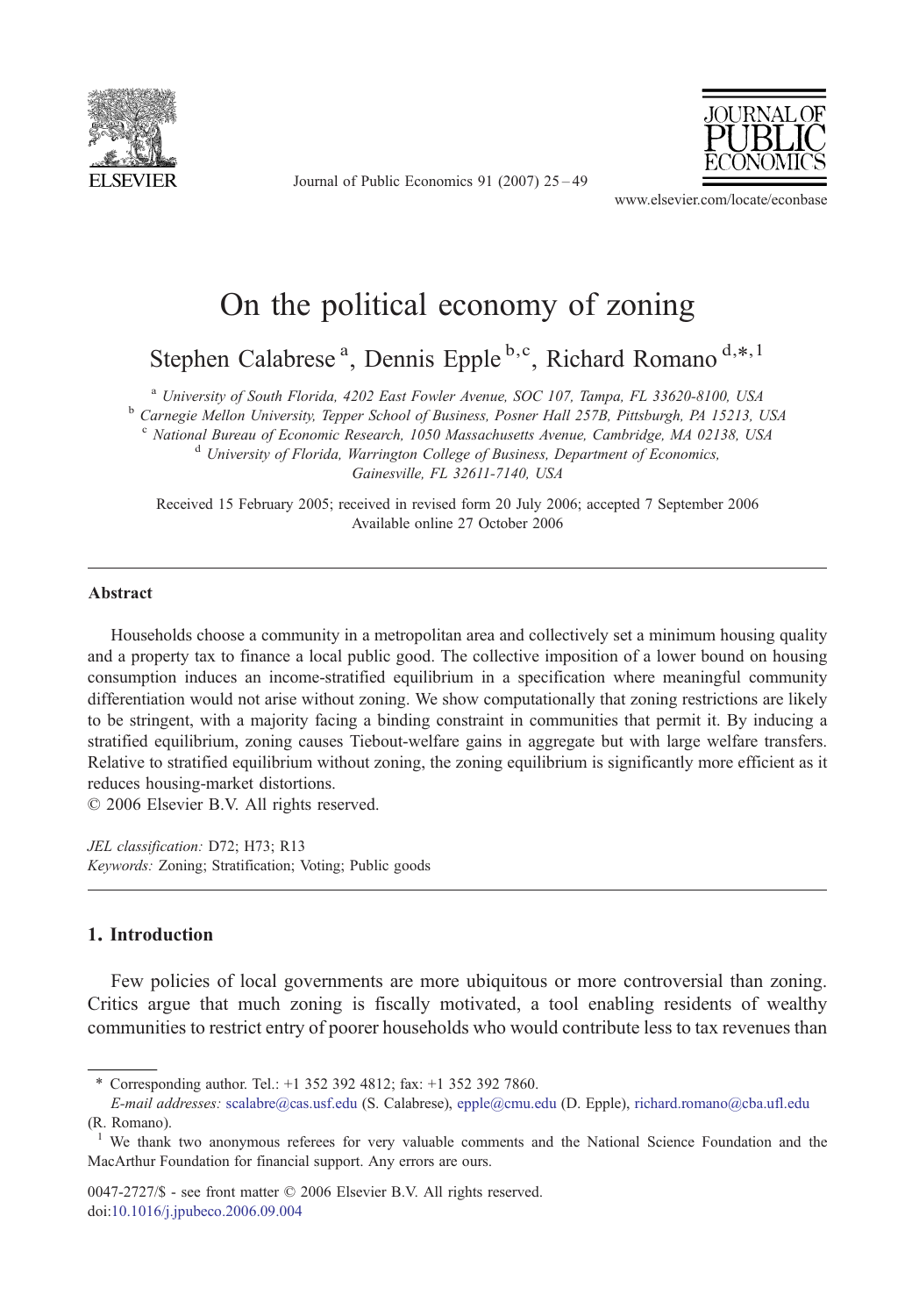the cost of the public services they consume. The terms "fiscal zoning" and "exclusionary zoning" have been coined to describe such exercise of community zoning powers.<sup>2</sup> Bitter, repeated court battles attest to the intense hostility to zoning and the equally intense resistance by communities to restrictions on their use of zoning.<sup>3</sup>

While economic analysis has illuminated the incentive issues associated with use of zoning,<sup>4</sup> the quest for a model characterizing zoning in a multi-community setting with heterogeneous households has proven elusive. Such an effort encounters two key difficulties. One is that there appears to be a chicken-and-egg problem: a community's residents set zoning, but one cannot determine who those residents are without knowing the community's zoning policy. The other difficulty is that efforts to model zoning and property taxation as the outcome of a collective choice process confront the well-known ([Plott, 1967](#page--1-0)) problems of existence of voting equilibrium in multi-dimensional settings.

In this paper, we develop a model of zoning in multi-community equilibrium. We now briefly outline key features of the model, both to highlight its important elements and to indicate how the model resolves the two problems just discussed. We assume collective choice of property tax to finance a local public good and choose a specification of preferences for which, absent zoning, there is no mechanism for households to stratify across communities.<sup>5</sup> This permits us to provide a precise characterization of the role of zoning in inducing any stratification that emerges in equilibrium. We resolve the chicken-and-egg problem with the following timing of events. Households first buy land in a community. They then vote simultaneously on the property tax rate and on the minimum amount of housing that a dwelling must provide.<sup>6</sup> Households may then relocate to another community or adjust their land holdings within the community. They then acquire housing, respecting the zoning restriction imposed in their chosen community, the public good levels are determined, and consumption occurs. At the voting stage, the potential nonexistence of equilibrium is resolved by invoking the representative-democracy model of [Besley](#page--1-0) [and Coate \(1997\).](#page--1-0)

To anticipate our results, we find that communities adopt very stringent zoning ordinances. In light of this, it is important to note that, if anything, our model understates the incentives for restrictive zoning. It is often argued, quite plausibly, that incentives for restrictive zoning are particularly strong when a group of early community arrivals can impose zoning requirements, exempting themselves, while binding future residents. This is not permitted in our model. All residents must adhere to the community zoning ordinance. Thus, when voting on a zoning ordinance, voters know that they will be required to adhere to the ordinance if they stay in the

<sup>&</sup>lt;sup>2</sup> [Mills \(1979\)](#page--1-0) and [Ladd \(1998\)](#page--1-0), Chapter 1, provide valuable perspectives on the issues and background regarding legal developments related to use of zoning.

<sup>&</sup>lt;sup>3</sup> The Mount Laurel New Jersey case is perhaps the most prominent example. In 1975, the New Jersey State Supreme Court declared unconstitutional Mount Laurel's zoning restrictions, and the NJ Court mandated that every community accept its "fair share" of low income housing. In several subsequent decisions, the NJ Court has attempted to force adherence to its fair-share mandate [\(Ladd, 1998; Schuck, 2002\)](#page--1-0).<br><sup>4</sup> [White \(1975a,b\)](#page--1-0), [Ohls et al. \(1974, 1976\)](#page--1-0), and [Courant \(1976\)](#page--1-0) are leading papers introducing the formal analysis of

zoning and characterizing the incentives for use of zoning. See also [Fischel \(1985\)](#page--1-0) and [Epple et al. \(1988\)](#page--1-0).

 $5$  While, empirically, preferences may be such that stratification would occur in the absence of zoning, we believe that the incentives for zoning are most effectively illuminated in a model in which stratification would not otherwise occur. Also, as becomes clear in our computational analysis, it is highly likely that similar incentives will be present in a model in which preferences would induce stratification.

<sup>&</sup>lt;sup>6</sup> We assume that adequate tools are available (e.g., building codes and restrictions on minimum lot size and floor space) to permit a community, effectively, to specify the minimum number of units of housing services that a dwelling must provide.